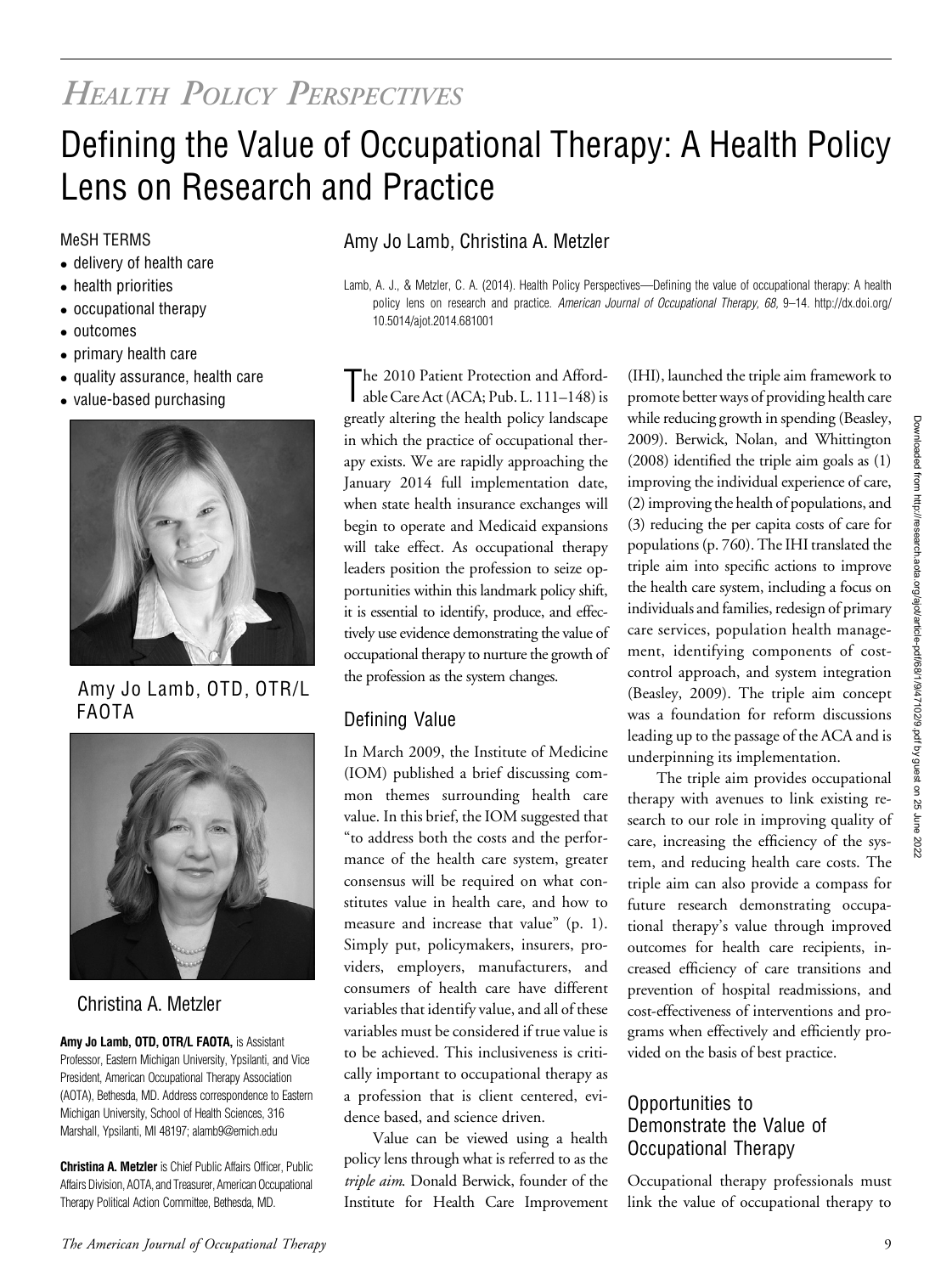the needs emerging within the greater health care system. Close examination of what policymakers and the system are viewing as important demonstrates a need to address issues such as rehospitalization, lack of care coordination, and chronic conditions.

In 2006, 23.5% of hospital discharges to skilled nursing facilities resulted in readmissions to the hospital, generating a high cost to Medicare of \$4.34 billion (Mor, Intrator, Feng, & Grabowski, 2010). In 2011, researchers estimated that inadequate care coordination, including inadequate management of care transitions, resulted in avoidable complications and unnecessary hospital readmissions that were responsible for \$25 billion to \$45 billion in wasteful spending (Burton, 2012).

Chronic conditions such as diabetes, heart disease, arthritis, obesity, and cancer have steadily risen over recent years. The Centers for Disease Control and Prevention (CDC; 2009) reported that approximately one-fourth of the 133 million Americans living with chronic illness experience significant limitations in daily activities. An estimated 75% of health care costs result from chronic illnesses, many of which are preventable (CDC, 2009).

We need to link what occupational therapy accomplishes, as shown in research and practice, to the solutions to these and other pressing problems. Collaboration among occupational therapy leaders, researchers, practitioners, and others can create powerful partnerships to put the value of the profession forward. The following sections discuss opportunities for such partnerships to demonstrate the value of occupational therapy.

#### Center for Medicare and Medicaid Innovation

To examine alternative methods and strategies for cost containment, the ACA  $(\S 3021)$ created the Center for Medicare and Medicaid Innovation (CMMI) to test innovative payment and service delivery models to reduce program expenditures while maintaining or improving quality of care for those who receive benefits from Medicare, Medicaid, or the Children's Health Insurance Program (Kaiser Family Foundation, 2011). CMMI's

current priorities also include evaluation and advancement of best practices and engagement of stakeholders in developing additional models to be tested (Centers for Medicare and Medicaid Services [CMS], 2013c). The innovation models currently being tested, several of which are described in the following sections, have potential for occupational therapy involvement; the important part is to step up and become involved.

Independence at Home. The Independence at Home (IAH) demonstration project is testing a service delivery and payment incentive model that uses home-based primary care teams to improve health outcomes and reduce expenditures for Medicare beneficiaries with multiple chronic conditions (CMS, 2013a). The IAH demonstrations began in June 2012; initial reports from the 18 individual practices and consortia participating in this project are forthcoming. These projects are managed by physicians and nurse practitioners, but the participation of other practitioners is allowed. Many of the pilot projects are in systems where occupational therapy is likely to already be in place; it is not clear, however, whether occupational therapy is involved.

It is incumbent upon members of the profession to identify and monitor what is happening in the IAH demonstrations. The focus may be on physician care and not include rehabilitation or other needs that occupational therapy can address. Researchers and practitioners should monitor where these projects are operating, identify opportunities for occupational therapy, and advocate for our inclusion. It will also be critical to monitor the criteria on which the effectiveness of the demonstrations are evaluated. The preliminary information on evaluation of the projects identifies goals that could and should be affected by occupational therapy:

The primary goals of the evaluation are to understand the changes [in] practices made to provide coordinated and timely delivery of primary care to high-need Medicare beneficiaries in their homes, as well as the resulting impact on health outcomes, utilization of services, Medicare cost, transition to long-term placement

in nursing homes and associated Medicaid costs, and patient satisfaction for Medicare beneficiaries enrolled in these practices and their family members and caregivers. (Center on Health Care Effectiveness, 2013)

The challenge is to marry the possibilities of occupational therapy, as confirmed in the research, with the items that will be evaluated. Doing so will take individual and broad-based advocacy as well as targeted research.

Community-Based Care Transitions Program. The Community-Based Care Transitions Program (CCTP) provides funding to test models for improving transitions from inpatient hospital settings to home or other care settings for high-risk Medicare beneficiaries (CMS, 2012b). The CCTP launched in 2011 and will run through 2015 as models are tested for effectiveness. Occupational therapy is well suited to lead care transitions; for example, "one shared intervention approach across care transition models is to coach patients, teaching them self-care skills and encouraging their active engagement in their own care" (Blumberg, Berger, Cook, & Ruby, 2012, p. 29). Proposals for occupational therapy research on transitions can be brought forward, and because many occupational therapy practitioners already work in community organizations, the CCTP is a natural fit. This is a prime opportunity to demonstrate the value of occupational therapy as part of the care transition team; we bring the critical person–environment– occupation perspective to this difficult time for patients and families.

Accountable Care Organizations and Comprehensive Primary Care Initiative. The Accountable Care Organization (ACO) model and the Comprehensive Primary Care Initiative are similar in that they attempt to improve coordination of care and achieve better outcomes. In the ACO model,

> coordinated care helps ensure that patients, especially the chronically ill, get the right care at the right time, with the goal of avoiding unnecessary duplication of services and preventing medical errors. When an ACO succeeds in both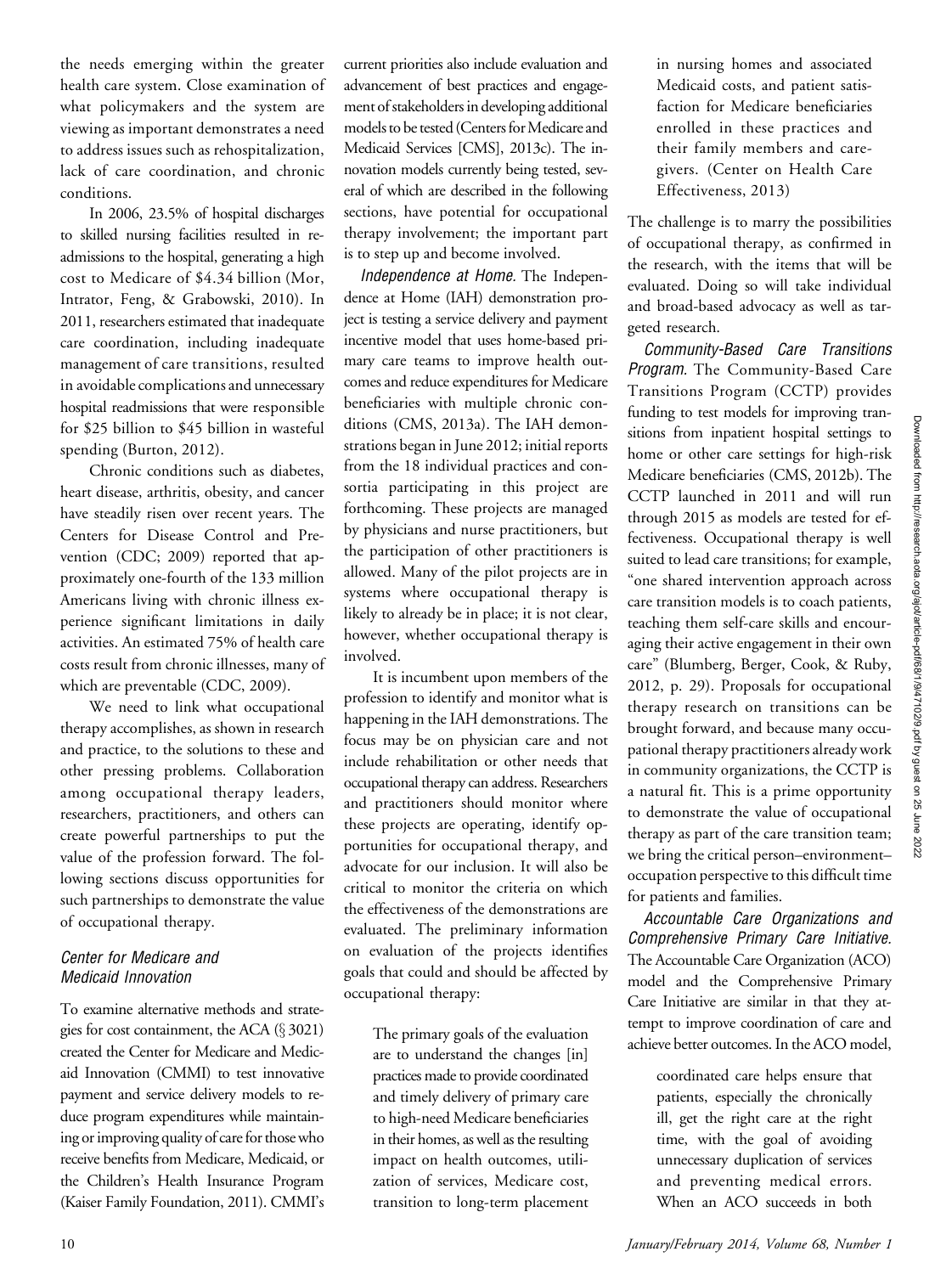delivering high-quality care and spending health care dollars more wisely, it will share in the savings it achieves for the Medicare program. (CMS, 2012a)

The Comprehensive Primary Care Initiative supports collaboration between third-party payers and Medicare to build the capacity of existing primary care practices to deliver higher quality, more coordinated, and more patient-centered care (CMS, 2012c). The fundamental premise underlying these initiatives is that strengthening primary care and comprehensive service delivery will enhance quality of care, promote efficiencies in the system, and result in lower health care costs.

Occupational therapy has much to offer in the context of Medicare ACOs to promote optimum outcomes in primary care. Occupational therapy professionals are broadly trained in human development, health promotion, disease process intervention, activity analysis, behavior modification, lifestyle interventions, and the use of adaptive equipment, all of which are fundamental in addressing the needs of patients, especially those who have more than one problem or condition. Involving occupational therapy and other services in primary care can reduce fragmentation in health care (Muir, 2012, p. 507). Occupational therapy research that shows how function affects health for people across the age spectrum and across the health care needs spectrum—from acute needs to chronic conditions—must be broadened and emphasized. Getting occupational therapy involved, especially when a new diagnosis is made or when the full impact of a problem is not easily understood, can bring the profession's expertise in participation in daily life, self-management, and optimum development right to the patient, right when it is needed.

Innovation Advisors Program. The Innovation Advisors Program was established to create a network of systems change experts around the country to "deepen the capacity for transformation" (p. 1) as it affects Medicare, Medicaid, and other programs (CMS, 2013b). In 2012, after a competition, 72 innovators received stipends to

work on their chosen areas. Although this competition was open to allied health professionals employed by any public health or health care facility, institution, or department, no occupational therapy practitioners are among the first group. Another group may have been selected by the time of this publication; we can only hope an occupational therapy practitioner is among them.

#### Patient-Centered Outcomes Research Institute

The ACA established the nonprofit Patient-Centered Outcomes Research Institute (PCORI) to identify research priorities and conduct research that supports comparative effectiveness (Kaiser Family Foundation, 2011). The research is intended to assist health care providers in making more informed decisions and to provide consumers with a better understanding of prevention, treatment, and care options to make better decisions. The interest of PCORI is to identify and clarify the supporting science behind available options.

In 2012, the PCORI National Priorities for Research and Research Agenda was finalized and included five areas:

- 1. Assessment of prevention, diagnosis, and treatment options
- 2. Improving health care systems
- 3. Communication and dissemination research
- 4. Addressing disparities
- 5. Accelerating patient-centered outcomes research and methodological research. (PCORI, 2012, p. 8)

Although many of these areas are included in other agencies' research agendas, it is the patient-centered perspective that sets PCORI apart. Merely generating new evidence in regard to diagnostics, treatment strategies, or prevention will not improve the decision making of patients and health care providers. Improved communication methods are necessary to disseminate the resulting knowledge to enable informed choices and improve the health care experience, ultimately improving health outcomes for individuals and populations.

Assessment of Prevention, Diagnosis, and Treatment Options. A critical area of

focus is to link outcome measures and patient-centered research in a way that identifies patient preferences and values. Establishing this link can guide health care providers—and the systems that fund them—in defining the outcomes they aim to achieve (PCORI, 2013). Occupational therapy practitioners use their knowledge of participation and engagement to identify ways to motivate patients' participation and encourage them to be active members of the care team rather than quiet recipients of care. Occupational therapy practitioners are well placed to translate and disseminate evidence on self-management of chronic conditions, specifically in relation to performance in everyday life.

Recent dialogues at PCORI have identified a need to explore lifestyle and its role in shaping health outcomes in a way that does not exacerbate stigma surrounding conditions such as obesity and mental illness (PCORI, 2013). Occupational therapy research, with its distinct approach to the whole person, is well positioned to answer this call for a thoughtful approach to examining lifestyle and its impact on health outcomes for individuals and populations.

Improving Health Care Systems. A key component in improving health care systems is to define *health care system*, which PCORI (2013) suggested defining in the "broadest possible terms, including hospitals, health homes, physicians, nurses, and other clinicians; public health departments, pharmacies, caregivers, patient navigators, as well as community supports, social services, alternative medicine, and telehealth" (p. 6). This broad definition recognizes the role of many different participants in the betterment of health outcomes for individuals.

Further efforts to refine the focus of PCORI's research identified a need to understand how to better integrate the social determinants of health into the current health care system. Healthy People 2020 identified social determinants such as availability of resources, transportation, and quality educational systems; physical conditions of neighborhoods; and physical barriers and access to parks and other recreational settings that may influence health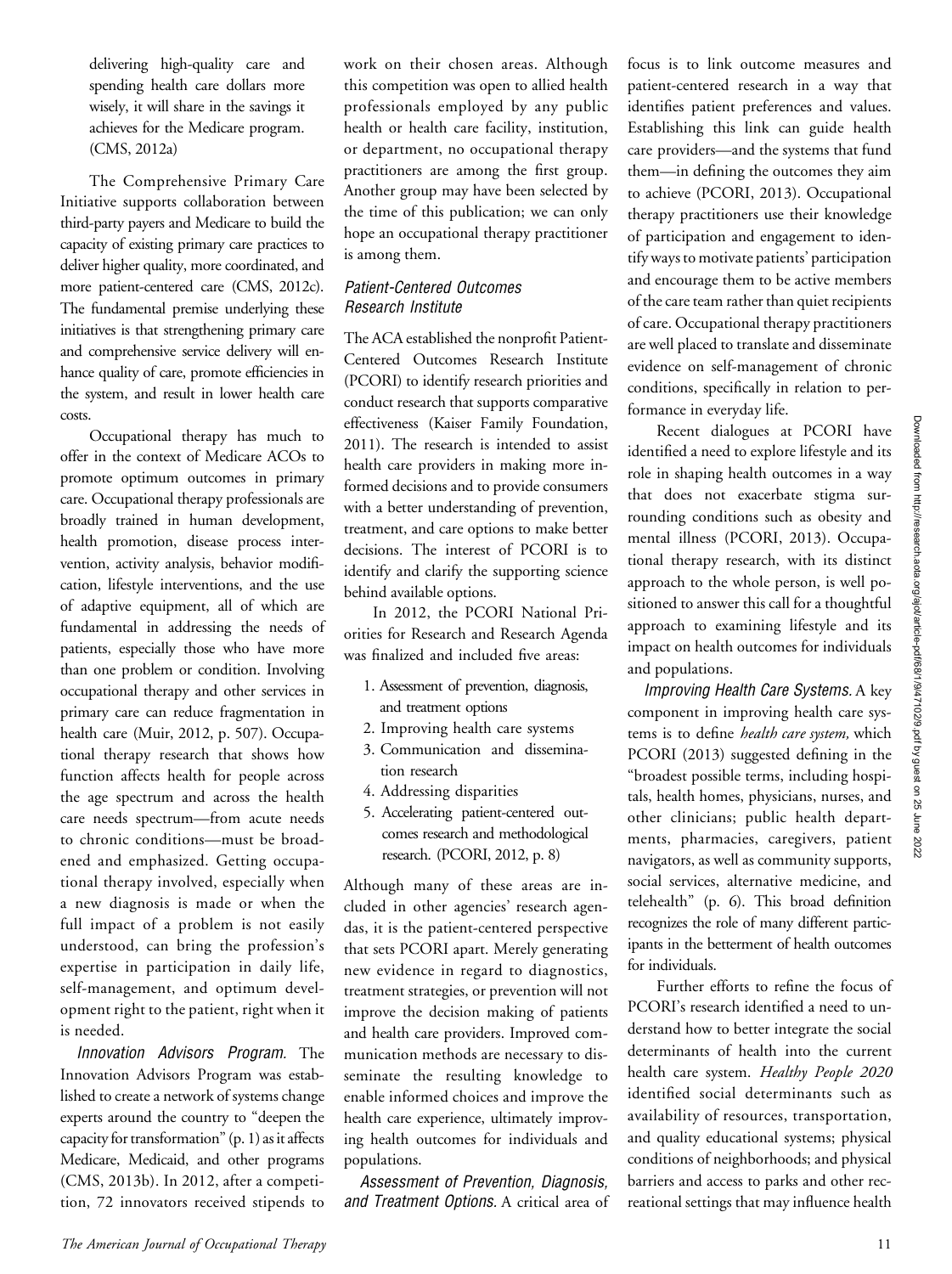outcomes (U.S. Department of Health and Human Services, 2013). Occupational therapy research examining methods of integrating social determinants into care would enhance the health care system.

Another significant need in improving health care systems is patient education on issues such as understanding diagnoses, differentiating among treatment options, and understanding potential benefits and risks of each treatment option. Patient education on macro issues—including health systems, insurance benefits and options, and ways to select providers who fit their health needs—is also important. Smith and Gutman (2011) noted that occupational therapy practitioners' and researchers' holistic approach to assessment and intervention makes them key players in promoting patients' health literacy and creating a more health-literate base of health care consumers.

PCORI's (2013) focus on "improving access to timely and high-quality care" (p. 7) supports research on transitions in care and reduction of gaps in the continuum of care. Inconsistencies in care among hospitals, home health, skilled nursing facilities, and other settings are detrimental to patient outcomes. The ACA's focus on improving system inefficiencies provides a strong platform for occupational therapy to build a research agenda. Because occupational therapy spans all areas of the health care continuum, issues in care transition and patient and caregiver education are a good fit.

Communication and Dissemination Research. PCORI's focus on knowledge translation and comparative effectiveness research is intended to provide patients with information to better understand care options and assist health care providers in making more informed decisions. These distinctly different populations collect information in widely varying ways. For example, researchers typically read and publish in academic journals, whereas patients rely on consumer-oriented publications (PCORI, 2013, p. 4). Researchers need to share their findings in multiple venues and formats to increase access by both patients and providers.

Another theme among PCORI research priorities is exploration of the use of mobile health technology. Webinars, smartphone applications, and social networks are "powerful tools for dissemination" (PCORI, 2013, p. 3). These technologies can also serve as a tool for identifying areas where research is needed.

The research produced in PCORI's areas of focus has significant potential to drive systematic change. The primary goal—to inform and improve the decision making of patients and health care team members—can significantly improve the health care experiences of patients in the United States. This research also can be used at the macro level to reorganize health care provider education and training, inform interprofessional collaborations, strategically guide organizational administrators in systems issues, and inform the decision making of policymakers.

Addressing Disparities. Further discussions at PCORI (2013) have involved the research needed to address health disparities, including ethnic and cultural differences, physical and intellectual disabilities, health literacy, mental health issues, and distance from care and from highquality care (p. 4). Occupational therapy research can help practitioners close the gap between existing strengths of people with disabilities who can live independently (e.g., those with autism spectrum disorders) and the community supports they need for independent living.

Included in the focus on disparities is the need for research on the integration of mental health into other health care services. Occupational therapy research in this area promotes a patient-centered approach to care. For example, people with neurodegenerative disorders (e.g., multiple sclerosis, Parkinson's disease) may also experience depression, which too often is not addressed as part of the treatment process. Research connecting mental health issues to physical conditions has significant potential to improve patients' health care experience and quality of life.

The PCORI (2013) research agenda also includes a focus on multicultural coordination of care by utilizing health workers from community-based organizations to more deliberately organize patient care activities to meet the health needs of diverse community residents. The Well Elderly 2 study (Clark et al., 2012) provides an excellent foundation for occupa-

tional therapy research on facilitation of aging-in-place supports using multicultural coordination of care.

Accelerating Outcomes and Methodological Research. Programs are under way to accelerate patient-oriented outcomes research and methodological research. A study in progress at San Francisco State University, "Mind the Gap—Targeting Differences in Patients' Current and Preferred Abilities," addresses health care in the gap between a patient's current and preferred health status. Researchers are using the Movement Ability Measure (MAM), a self-report outcome tool, to record patients' current perceived ability in six dimensions of movement and the ability they desire to attain for daily activities and participation in life roles (PCORI, 2013). This pilot study is taking place in a physical therapy outpatient practice to identify appropriate exercise routines to help patients progress toward the abilities they value.

Occupational therapy researchers could add to this study by providing a second set of data using the MAM to describe patients' current and desired movement ability in performing activities of daily living and instrumental activities of daily living. The MAM allows for exploration of roles, routines, and habits that support the development of behaviors and choices within patients' control to help them advance toward the abilities they desire in their valued daily occupations. This second data set would add to the pilot study by addressing patients' ability to more fully participate in the activities they need and want to do.

A study at Yale University, Development of a Supported Decision-Making Tool for Persons With Chronic Illness, is developing a supported decision-making tool that can help people with chronic illnesses identify and communicate their preferences about treatment and health outcomes and make decisions that are consistent with their preferences and values (PCORI, 2013). Occupational therapy practitioners understand the impact of chronic disease on the everyday life of patients and would be well positioned to pilot this tool in practice to examine the correlation between perceived barriers to and potential facilitators of shared decision making for increased participation in daily life.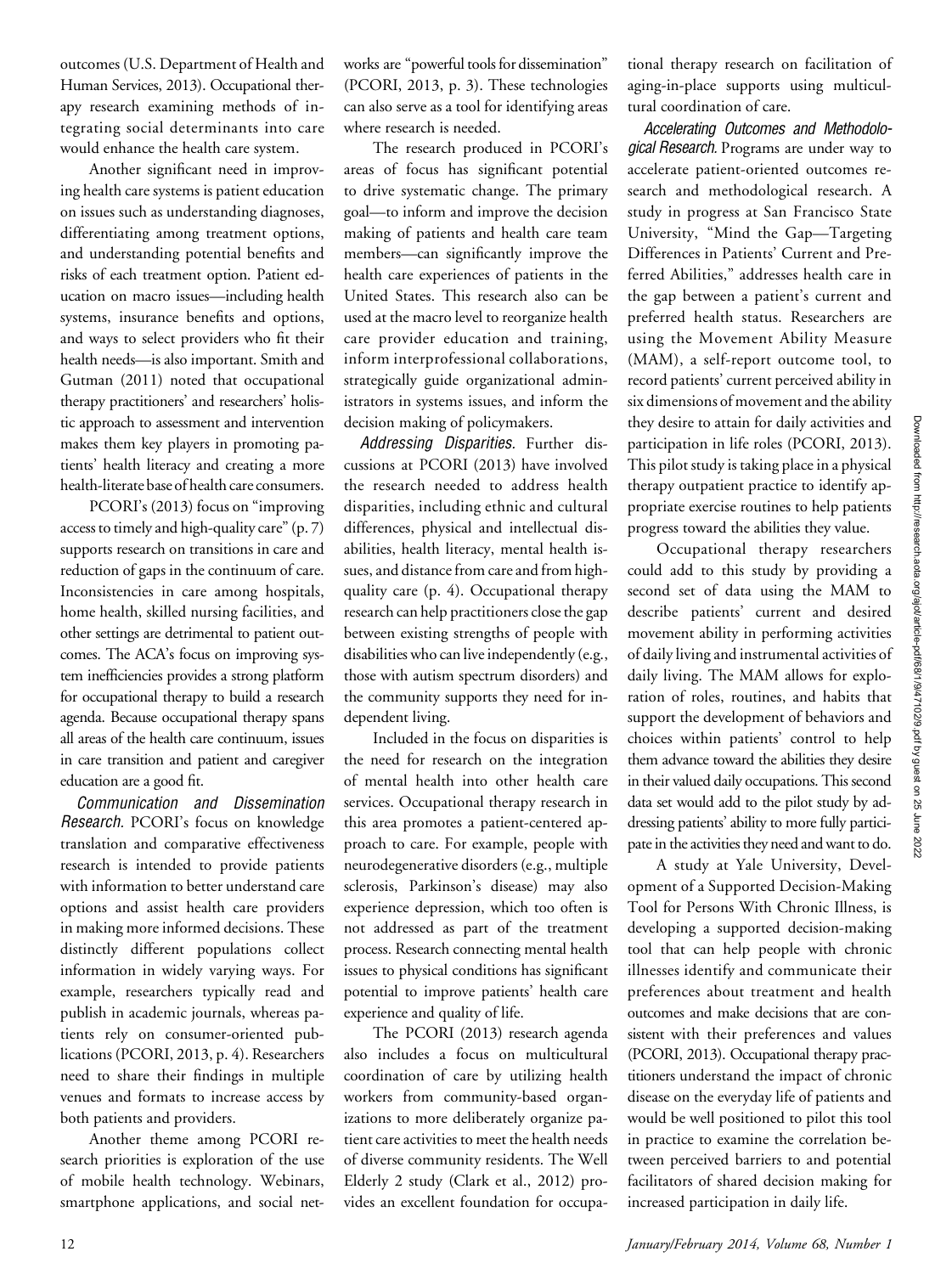A randomized controlled trial at Columbia University Medical Center, Creation of the Person-Centered Wellness Home Across the Life Course, is evaluating use of the Chronic Disease Self-Management Program and wellness coaching by lay community leaders to support older adults who have two or more chronic diseases (PCORI, 2013). This project has potentially significant implications for occupational therapy in the area of wellness and prevention. This project aims to create a person-centered wellness home to provide better access to comprehensive wellness services; the goal is to support chronic disease selfmanagement and build community supports to improve outcomes for older adults. Occupational therapy can partner with person-centered wellness homes to further build the evidence solidifying our role in wellness and prevention.

It is anticipated that PCORI will soon release a funding announcement to further explore fall prevention with older adults, examining the comparative effectiveness of interventions. Leland, Elliot, O'Malley, and Murphy (2012) provided evidence for the profession's role in fall prevention:

> As part of a multidisciplinary team, occupational therapy practitioners have a role in the other recommended areas listed in the American Geriatrics Society and British Geriatrics Society 2010 [fall prevention] guidelines, including medication management, postural hypotension management, and recommendation of appropriate footwear, because those areas also affect occupational performance. (p. 150)

Statistics clearly document the fall risk among older adults and that some falls are preventable. This opportunity could serve as a critical juncture to further develop the comparative effectiveness data necessary to demonstrate the value of occupational therapy in fall prevention programs.

#### Returning to Value

What do patients value? What does the health care team value? What does your organization value? What do policymakers value? What does society value? Understanding the variables these groups associate with value will help occupational therapy fully participate in and influence system redesign. The value of occupational therapy spans the health care continuum from prevention to intervention, from rehabilitation to recovery. Ensuring occupational therapy best practice, combined with effectively using research and reaching high and wide to conduct new research, will expand our ability to view patients holistically from a variety of perspectives and meet their health and occupational needs in their everyday lives and roles. We must use occupational therapy's rich vein of possibility—as reflected in our fundamental principles, our research, and our everyday practice—as the basis for assertive and focused actions to ensure that the new system and all its components fully use the skills and benefits of occupational therapy.  $\blacktriangle$ 

#### References

- Beasley, C. (2009). The triple aim: Optimizing health, care, and cost. Healthcare Executive, 24, 64-66.
- Berwick, D. M., Nolan, T. W., & Whittington, J. (2008). The triple aim: Care, health, and cost. Health Affairs, 27, 759–769. http:// dx.doi.org/10.1377/hlthaff.27.3.759
- Blumberg, M. T., Berger, C., Cook, G. L., & Ruby, J. L. (2012). Integrating care transitions into the aging services network. Generations, 36, 28–34.
- Burton, R. (2012, September 13). Health Policy Brief: Improving care transitions. Health Affairs. Retrieved from [www.](http://www.healthaffairs.org/healthpolicybriefs/brief.php?brief_id=76) [healthaffairs.org/healthpolicybriefs/brief.](http://www.healthaffairs.org/healthpolicybriefs/brief.php?brief_id=76) [php?brief\\_id](http://www.healthaffairs.org/healthpolicybriefs/brief.php?brief_id=76)=76
- Center on Health Care Effectiveness. (2013). Overview of selected projects. Retrieved May 14, 2013, from [www.mathematica](http://www.mathematica-mpr.com/chce/projects.asp)[mpr.com/chce/projects.asp](http://www.mathematica-mpr.com/chce/projects.asp)
- Centers for Disease Control and Prevention. (2009). Chronic disease: The power to prevent, the call to control. Retrieved from [www.cdc.gov/chronicdisease/resources/](http://www.cdc.gov/chronicdisease/resources/publications/aag/chronic.htm) [publications/aag/chronic.htm](http://www.cdc.gov/chronicdisease/resources/publications/aag/chronic.htm)
- Centers for Medicare and Medicaid Services. (2012a). Accountable care organizations (ACOs): General information. Retrieved from [http://innovation.cms.gov/initiatives/](http://innovation.cms.gov/initiatives/ACO/)  $ACO/$
- Centers for Medicare and Medicaid Services. (2012b). Community-Based Care Transitions Program fact sheet. Retrieved from [http://innovation.cms.gov/Files/fact-sheet/](http://innovation.cms.gov/Files/fact-sheet/CCTP-Fact-Sheet.pdf) [CCTP-Fact-Sheet.pdf](http://innovation.cms.gov/Files/fact-sheet/CCTP-Fact-Sheet.pdf)
- Centers for Medicare and Medicaid Services. (2012c). Fact sheet: Comprehensive Primary Care Initiative. Retrieved from [http://](http://innovation.cms.gov/Files/fact-sheet/CPCI-Fact-Sheet.pdf) [innovation.cms.gov/Files/fact-sheet/CPCI-](http://innovation.cms.gov/Files/fact-sheet/CPCI-Fact-Sheet.pdf)[Fact-Sheet.pdf](http://innovation.cms.gov/Files/fact-sheet/CPCI-Fact-Sheet.pdf)
- Centers for Medicare and Medicaid Services. (2013a). Independence at Home demonstration fact sheet. Retrieved from [http://](http://innovation.cms.gov/Files/fact-sheet/IAH-Fact-Sheet.pdf) [innovation.cms.gov/Files/fact-sheet/IAH-](http://innovation.cms.gov/Files/fact-sheet/IAH-Fact-Sheet.pdf)[Fact-Sheet.pdf](http://innovation.cms.gov/Files/fact-sheet/IAH-Fact-Sheet.pdf)
- Centers for Medicare and Medicaid Services. (2013b). Innovation Advisors Program fact sheet. Retrieved from [http://innovation.cms.gov/](http://innovation.cms.gov/Files/fact-sheet/InnovationAdvisorFactSheet.pdf) [Files/fact-sheet/InnovationAdvisorFactSheet.](http://innovation.cms.gov/Files/fact-sheet/InnovationAdvisorFactSheet.pdf) [pdf](http://innovation.cms.gov/Files/fact-sheet/InnovationAdvisorFactSheet.pdf)
- Centers for Medicare and Medicaid Services. (2013c). Welcome to the CMS Innovation Center. Retrieved from [www.innovations.](http://www.innovations.cms.gov) [cms.gov](http://www.innovations.cms.gov)
- Clark, F., Jackson, J., Carlson, M., Chou, C.-P., Cherry, B. J., Jordan-Marsh, M., . . . Azen, S. P., (2012). Effectiveness of a lifestyle intervention in promoting the wellbeing of independently living older people: Results of the Well Elderly 2 Randomised Controlled Trial. Journal of Epidemiology and Community Health, 66, 782–790. http:// dx.doi.org/10.1136/jech.2009.099754
- Institute of Medicine. (2009). Value in health care: Accounting for cost, quality, safety, outcomes and innovations.Washington, DC: National Academies Press. Retrieved from [www.iom.](http://www.iom.edu/Reports/2009/Value-in-Health-Care-Accounting-for-Cost-Quality-Safety-Outcomes-and-Innovation.aspx) [edu/Reports/2009/Value-in-Health-Care-](http://www.iom.edu/Reports/2009/Value-in-Health-Care-Accounting-for-Cost-Quality-Safety-Outcomes-and-Innovation.aspx)[Accounting-for-Cost-Quality-Safety-](http://www.iom.edu/Reports/2009/Value-in-Health-Care-Accounting-for-Cost-Quality-Safety-Outcomes-and-Innovation.aspx)[Outcomes-and-Innovation.aspx](http://www.iom.edu/Reports/2009/Value-in-Health-Care-Accounting-for-Cost-Quality-Safety-Outcomes-and-Innovation.aspx)
- Kaiser Family Foundation. (2011). Summary of new health reform law. Retrieved from [www.kff.org/healthreform/upload/8061.](www.kff.org/healthreform/upload/8061.pdf) [pdf](www.kff.org/healthreform/upload/8061.pdf)
- Leland, N., Elliot, S., O'Malley, L., & Murphy, D. (2012). Occupational therapy in fall prevention: Current evidence and future directions. American Journal of Occupational Therapy, 66, 149–160. http://dx. doi.org/10.5014/ajot.2012.002733
- Mor, V., Intrator, O., Feng, Z., & Grabowski, D. C. (2010). The revolving door of rehospitalization from skilled nursing facilities. Health Affairs, 29, 57–64. http://dx.doi.org/10.1377/hlthaff.2009. 0629
- Muir, S. (2012). Occupational therapy in primary health care: We should be there. American Journal of Occupational Therapy,